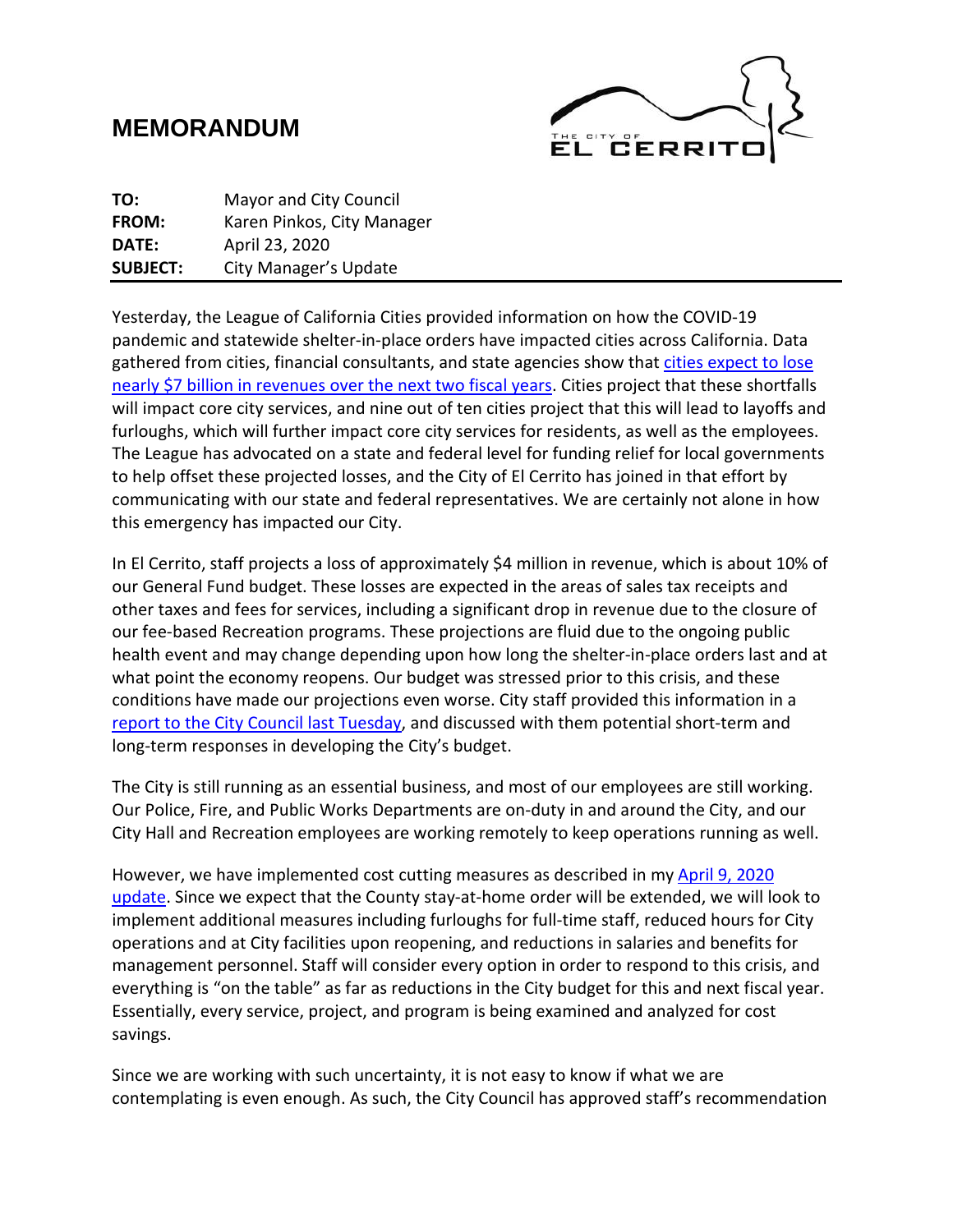# CITY MANAGER'S UPDATE (CONT'D)

to modify our usual timeline for our biennial budget process. This year, the City Council will instead consider a one-year budget that will be passed in time for the next fiscal year on July 1, and then reviewed and further developed over the summer for a budget amendment by October 1. This will give staff more clarity as to the City's financial picture and implement a more robust budget process once the shelter-in-place orders are (hopefully) lifted by then. Staff will continue to update the City Council and the community as we further develop the budget.

In all the time that I have worked for the City of El Cerrito, the City Council has always strived to do what is best for the community and provide the services that the residents ask them for. We still share that goal, but now we must do so in a way that will allow the City to regain its fiscal health and focuses on our core, essential services. This may mean that some of our most valued or popular services might be reduced at this time and for the immediate future. We remain hopeful that once this emergency ends, we will be able to recover and get back to the thriving community that we know we can be. I appreciate everyone's patience, understanding, and compassion during this crisis and in the coming months. Please stay safe and healthy.

*Karen Pinkos* City Manager City of El Cerrito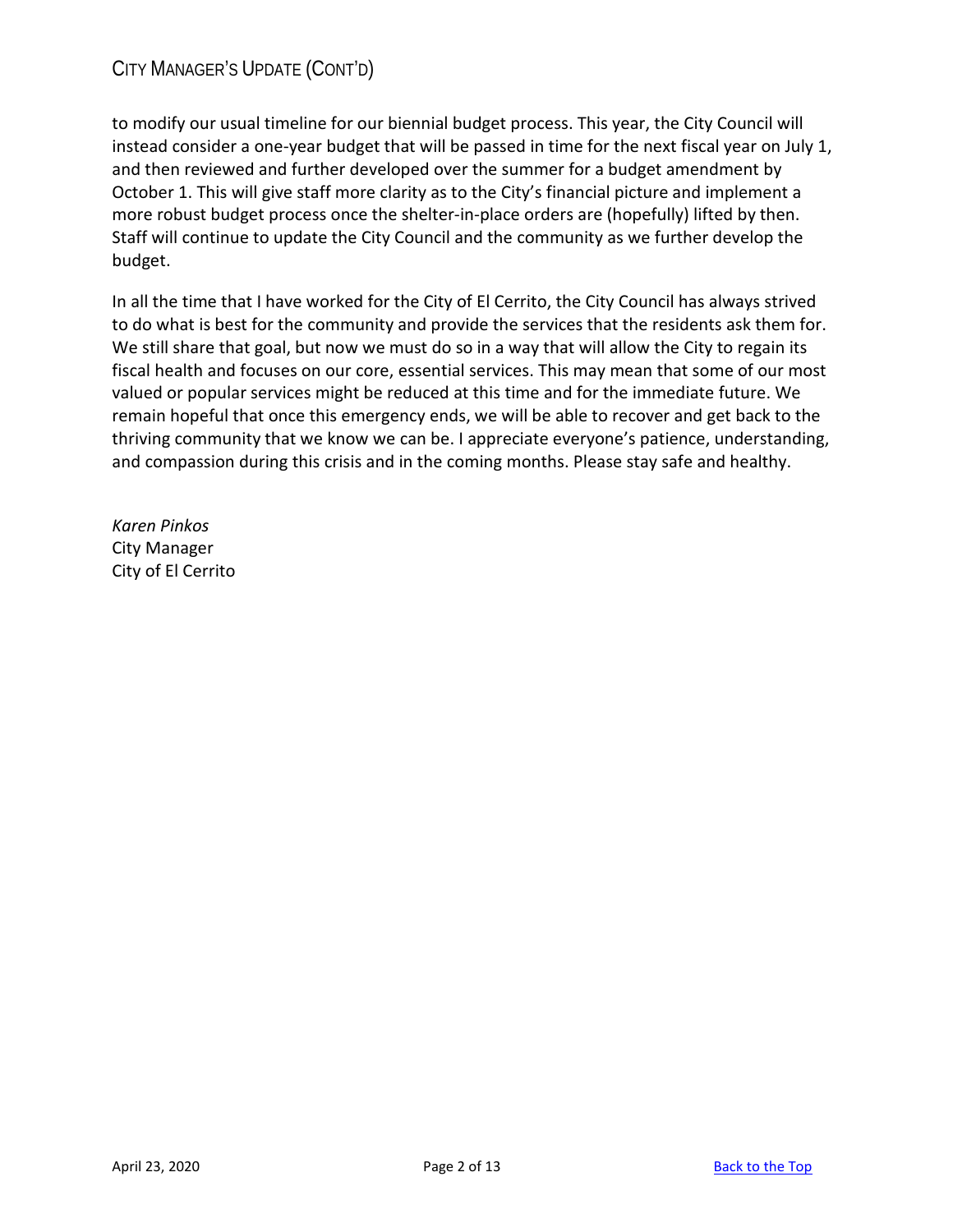# **TABLE OF CONTENTS (LINKS)**

- [CORONAVIRUS UPDATE](#page-2-0)
- [CITY MANAGEMENT](#page-2-1)
- COMMUNITY DEVELOPMENT
- [FIRE](#page-4-0)

# <span id="page-2-0"></span>**CORONAVIRUS (COVID-19) UPDATE**

# **Subscribe to COVID-19 Email List**

As the situation changes, we will post new information on our City webpage at [el](http://www.el-cerrito.org/covid19)[cerrito.org/covid19.](http://www.el-cerrito.org/covid19) If you'd like to receive notices, please go to [el-cerrito.org/notifyme](http://www.el-cerrito.org/notifyme) and select "Coronavirus (COVID-19) Update".

# **Other Agency Links for Service and Information Updates**

- [State of California](https://covid19.ca.gov/)
- [Contra Costa Health Services](https://www.coronavirus.cchealth.org/)
- [California Department of Public Health](https://www.cdph.ca.gov/Programs/CID/DCDC/Pages/Immunization/ncov2019.aspx)
- [Centers for Disease Control and Prevention](https://www.cdc.gov/coronavirus/2019-nCoV/index.html)
- [West Contra Costa Unified School Closures](https://www.wccusd.net/)
- [AC Transit Service Updates](http://www.actransit.org/servicebulletins/)
- BART [Service Updates](https://www.bart.gov/news/articles/2020/news20200225)

# <span id="page-2-1"></span>**CITY MANAGEMENT**

# **Special City Council Meeting on Saturday, April 25, 2020**

City Council will hold a special meeting on Saturday, April 25, 2020 at 10 a.m. During the COVID-19 State of Emergency, and suspension of certain provisions of the Brown Act (Pursuant to Executive Order N-25-20 and N-29-20), City Council meetings will be held remotely, with no physical location for public participation. The public will still have the same ability to listen and view from home.

Public comments can be submitted in one of two ways:

- 1. Via email t[o cityclerk@ci.el-cerrito.ca.us](mailto:cityclerk@ci.el-cerrito.ca.us)
- 2. Via voicemail at (510) 306-2558

For complete and up-to-date details on how to submit public comments during the COVID-19 State of Emergency, please visit [el-cerrito.org/CouncilMeetingMaterials](http://www.el-cerrito.org/CouncilMeetingMaterials) or select [this link.](http://el-cerrito.org/DocumentCenter/View/13983/Instructions-for-Public-Comments)

- **[POLICE](#page-5-0)**
- [PUBLIC WORKS](#page-6-0)
- [RECREATION](#page-10-0)
- [ATTACHMENTS/FLYERS](#page-12-0)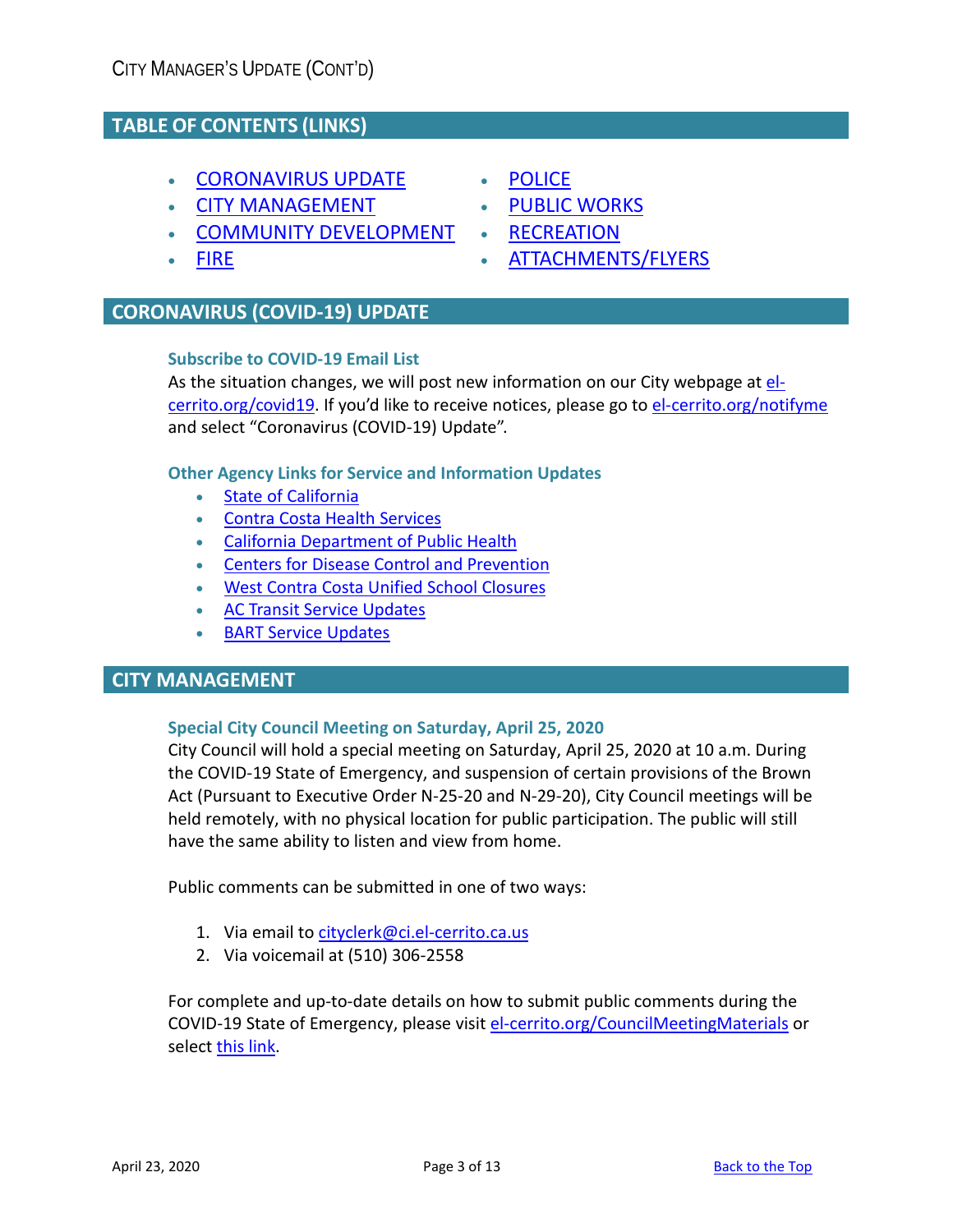# **Passport Services Update from the Department of State as of April 17, 2020**

Because of public health measures to prevent the spread of COVID-19, the **Department of State** has limited its U.S. passport operations. Passport agencies are closed to the public and can only serve customers with a qualified life or death emergency and who need a passport for immediate international travel within 72 hours. Passport Services will not be able to meet its usual processing time of 6-8 weeks for routine service. Customers should expect significant delays beyond the time period it normally takes to receive their passport and citizenship evidence documents.

Passport Services ceased offering expedited service on March 19. For the latest passport information on Passport Services operations, please visit [www.travel.state.gov.](http://www.travel.state.gov/)

All passport services remain suspended at the City's Passport Acceptance Facility. For up-to-date information, please visit the city's website at [el-cerrito.org/passports.](http://www.el-cerrito.org/passports)

# **COMMUNITY DEVELOPMENT**

# **New Contra Costa Call Small Business Call Center for Navigating COVID-19**

We know the COVID-19 pandemic is hitting small businesses especially hard, affecting owners and workers. A new call center is now available in Contra Costa County to connect businesses and workers with helpful federal, state and local programs. This includes providing resources and referrals on loans and grants, unemployment insurance, payroll subsidies, and other critical concerns. The Call Center, available at **833-320-1919**, will operate Monday through Friday from 8:30 a.m. to 5 p.m., starting Thursday, April 23, 2020. [ehsd.org/2020/04/22/new-call-center-opens-for-business](https://ehsd.org/2020/04/22/new-call-center-opens-for-business-community-4-21-20/)[community-4-21-20](https://ehsd.org/2020/04/22/new-call-center-opens-for-business-community-4-21-20/)

# **City of El Cerrito & Contra Costa Small Business Development Center Webinar for Small Businesses**

On April 14, City staff and a Business Advisor from Contra Costa Small Business Development Center held a webinar for El Cerrito businesses with a total of 50 participants. The webinar provided information and resources available through the federal Coronavirus Aid, Relief, and Economic Security Act (CARES). If you missed the webinar, you may access the slides and recording by visiting our website a[t el](http://www.el-cerrito.org/SBAWebinar4.14.2020)[cerrito.org/SBAWebinar4.14.2020.](http://www.el-cerrito.org/SBAWebinar4.14.2020)

# **Dine Out El Cerrito**

Our local businesses need your support now more than ever. The **El Cerrito Chamber of** [Commerce](http://elcerritochamber.org/) has compiled a list of open restaurants offering take-out and delivery. Take a break from the kitchen and order from one of your favorite restaurants tonight!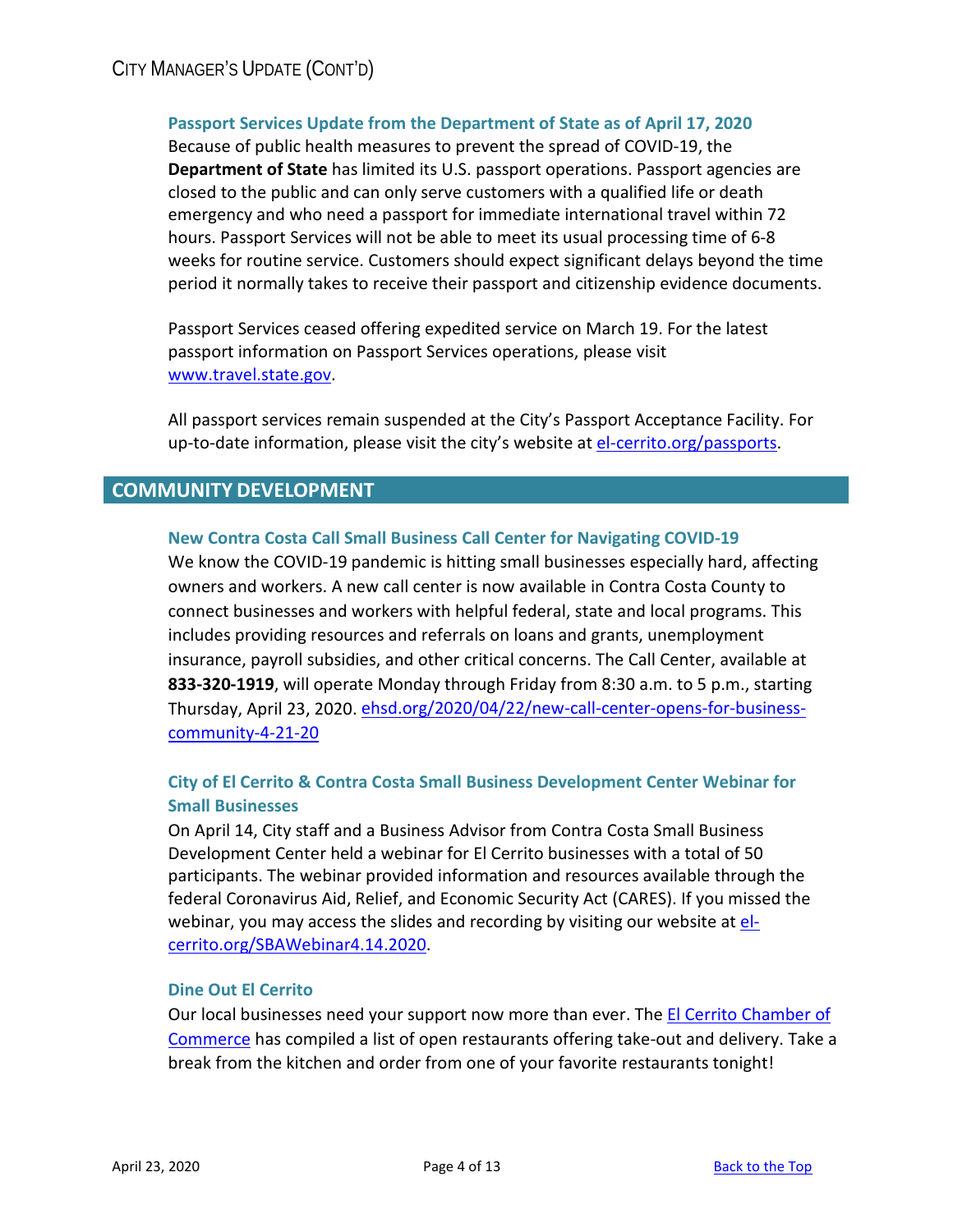# **Rialto Virtual Cinema**

This Friday, April 24, [Rialto Cinemas Cerrito](https://rialtocinemas.com/index.php?location=cerrito) debuted their new venture Rialto Virtual Cinema providing access for brand new first run features directly into homes before they are available on other streaming services. Thanks to the generosity of their partners in distribution, Rialto Cinemas receives a portion of each virtual ticket purchase so you can help support their continued operations which will help during this national crisis.

#### **County Passes Eviction Protection & Rent Freeze Moratorium**

On April 21, the Contra Costa County Board of Supervisors passed an [Urgency Ordinance](http://64.166.146.245/docs/2020/SPBOS/20200421_1607/41733_urgency%20ordinance%20suspending%20evictions%204.21.20(2).pdf) that temporarily prohibits evictions of residential and commercial property tenants and established a moratorium on rent increases for those impacted by COVID-19. Some of the protections ban evictions due to unpaid rent and no-fault evictions, prohibits late fees and provides a grace period of 120 days to pay back rent. The County's Ordinance remains in effect through May 31, 2020, consistent with the Governor's Executive [Order,](https://www.gov.ca.gov/wp-content/uploads/2020/03/3.16.20-Executive-Order.pdf) unless extended by the Board of Supervisors.

The City Council also adopted an [Urgency Ordinance](http://el-cerrito.org/DocumentCenter/View/14033/2020-03-Urgency-Temporary-Moratorium_ClerkCertified) on March 25 that enacts a temporary moratorium on evictions for residential and commercial tenants through May 31, 2020. The Ordinance does not establish rent forgiveness but provides temporary rent forbearance to those who qualify by providing 180 days, from the Ordinance expiration date, to catch up on unpaid rent and suspends late fees from being charged for qualified tenants who can demonstrate loss of income or revenue due to COVID-19.

City staff is currently analyzing both ordinances and further guidance regarding implementation will be posted on the City's website at [el-cerrito.org/COVID19.](http://www.el-cerrito.org/COVID19)

# <span id="page-4-0"></span>**FIRE**

# **Fire Station Status**

All three fire stations remain isolated from the public to ensure safety of our personnel. All three stations continue monitoring their health status every day, which includes taking their temperature and noting any changes in their physical status, such as onset of a cough or other possible COVID-19 symptoms. We continue to wear masks full time in the station and apparatus unless social distancing is maintained. Currently all personnel are without symptoms.

# **Wildfire Community Preparedness Day**

May 2, 2020 is designated as "Wildfire Community Preparedness Day." May also marks the beginning of the season in which the Fire Department will start vegetation inspections throughout El Cerrito and Kensington and notify residents who are not in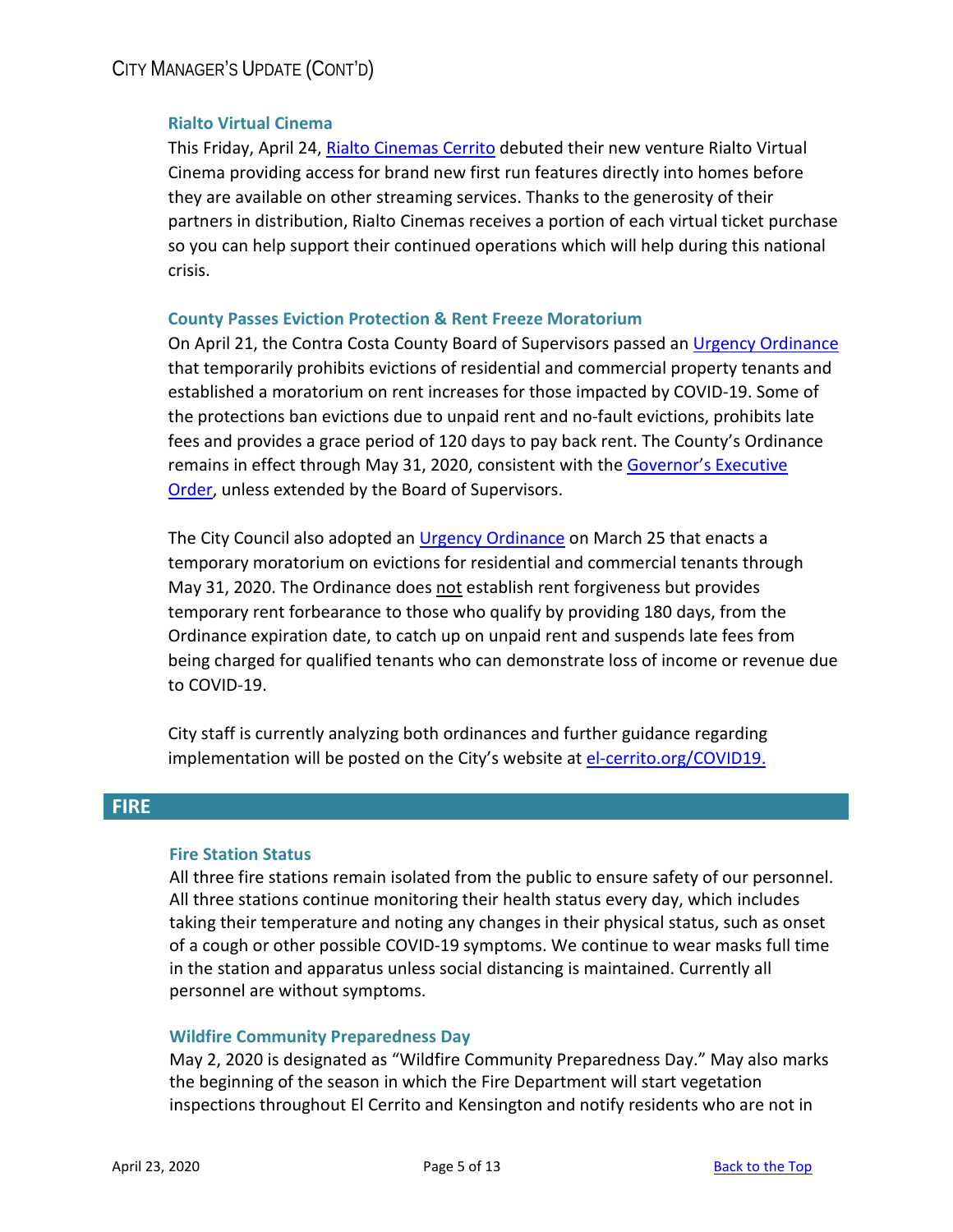compliance with the City Vegetation Management Policy.

To help residents, the Fire Department has provided some education on **Vegetation Management Practices to Reduce Fire Hazards** on their properties at the City's website at [el-cerrito.org/firehazardmitigation.](http://www.el-cerrito.org/firehazardmitigation)



Last year nearly 100,000 acres (25+ times the size of our City) burned just north of El Cerrito in Sonoma County, taking out nearly 200 structures including homes, wineries and other businesses and caused nearly 200,000 people to evacuate. The Fire Department will be taking all precautions due to COVID-19 to make sure residents are complying.

# <span id="page-5-0"></span>**POLICE**

# **Preventative Patrols**

The El Cerrito Police Department continues to focus on preventative patrols throughout the city. During last week, ECPD officers intervened during a burglary of a school campus, in the early morning hours. Officers have also increased their presence in commercial centers during the day, to provide additional security for essential shopping.

# **Health Order Violations**

The ECPD has received reports of health order violations and works with other city departments to address resident concerns. Community members complained about several residential construction sites last week. The police department would like to ask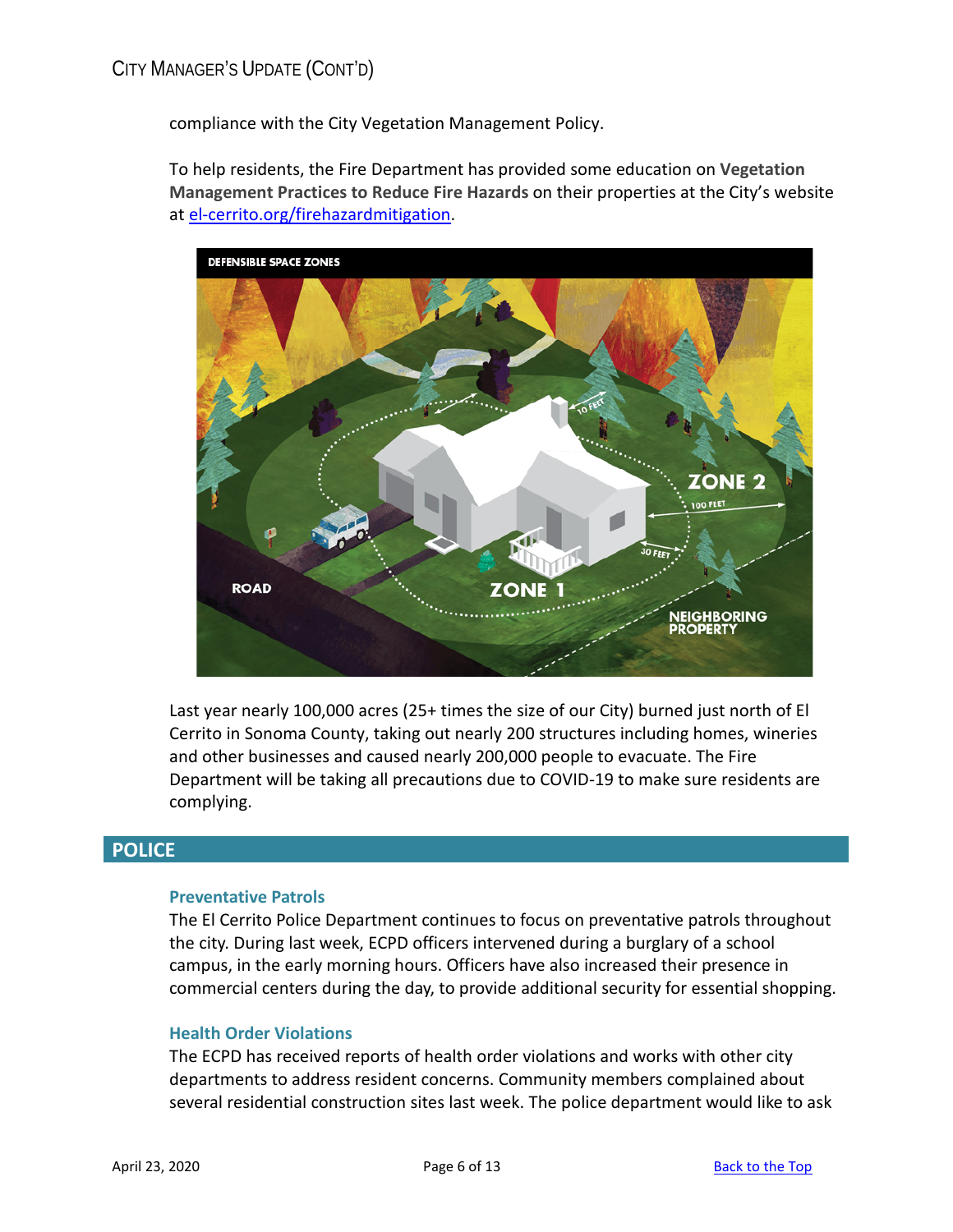residents to be patient as the city addresses health order violations. In some cases, what at first seems to be a violation is determined to be within the parameters of the health order.

# **Call 911 for Emergencies**

The ECPD encourages our community to call 9-1-1 if they have or witness an emergency and continues to maintain significant staffing levels during the shelter in place.

# <span id="page-6-0"></span>**PUBLIC WORKS**

# **Fire Preparedness Efforts Continue**

The Public Works Department Maintenance Team, essential workers during this COVID-19 crisis, have been focusing on weed abatement and fire preparedness over the last few weeks. Invasive Scotch Broom was removed at the end of Snowdon Avenue, at the entrance to Motorcycle Hill. Weed whipping was



completed on the north side of Moeser Lane between Shevlin Drive and Galvin Drive. Mowing and weed whipping were also completed along Key Boulevard at Conlon Avenue, near the entrance to Baxter Creek. Public Works Maintenance will continue work on other high fire risk areas in the city.

PG&E is also continuing its fire prevention work and will be pruning and removing trees and brush located near high voltage power lines on PG&E-owned property in the city. This important work will help reduce wildfire risks by clearing vegetation with the potential to serve as fuel and maintain required safety clearances between trees, limbs and power lines. PG&E has identified needed work on PG&E-owned property along Moeser Lane, between Shevlin Drive and Arlington Boulevard. They anticipate beginning this safety work during the week of April 20.

As PG&E and City crews continue to perform this critical safety work, they will maintain social distancing and wear protective equipment when necessary to help safeguard the health and safety of workers and the general public. For questions about city landscapes and weed abatement, email [maintenance@ci.el-cerrito.ca.us](mailto:maintenance@ci.el-cerrito.ca.us) or call (510) 215-4369

# **Staying Connected without Spring Environmental Events in El Cerrito**

Spring has typically been the busiest season of the year for environmental events in El Cerrito. Events include Earth Day, the El Cerrito Hillside Festival, the Spring Citywide Garage Sale, Bike to Work Day, "Green Team" volunteer work parties, and often additional workshops, film showings, or Fix-it Clinics that bring the community together to increase environmental awareness in El Cerrito. The aforementioned events were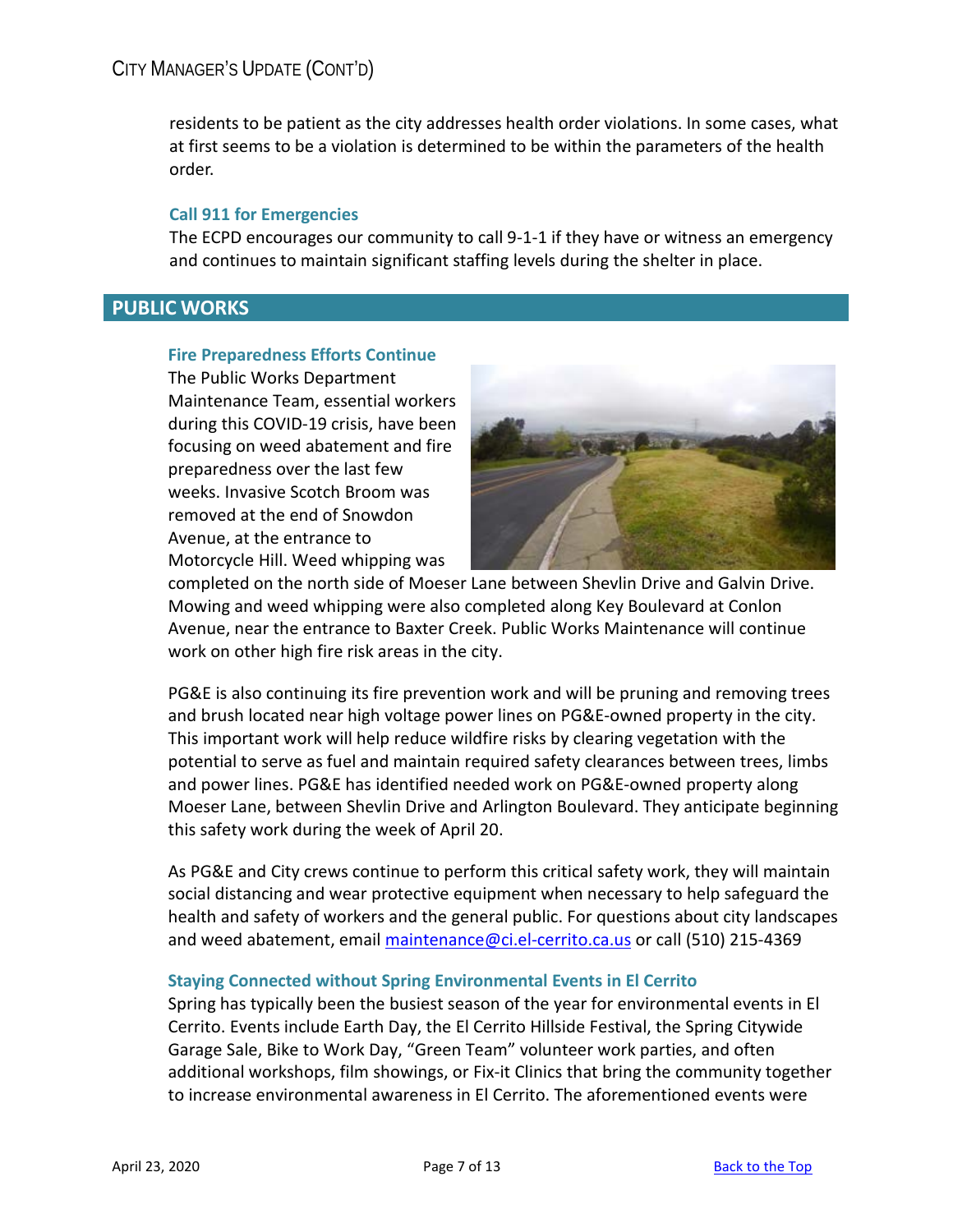scheduled to occur again this year, in April and May 2020, but to prevent the spread of COVID-19, they have all been cancelled or postponed. However, residents and community members can still stay connected to the City's environmental efforts by signing up for the Operations + Environmental Services monthly e-newsletter at [el-cerrito.org/GreenHappenings.](http://www.el-cerrito.org/GreenHappenings)

# **Update on El Cerrito's Proposed Expanded Foodware Ordinance**

Over the past year, the City worked with the Environmental Quality Committee and other groups to develop proposed changes to the El Cerrito Foodware Ordinance. A public meeting was held in early March and City staff anticipated bringing the draft ordinance for City Council consideration in late Spring 2020. **However, due to the impacts of the COVID-19 public health emergency, scheduling of the Public Hearing has been suspended at this time.**

The expanded ordinance would support the City's goals to reduce the community's environmental impact, to reduce recycling contamination and costs, and to decrease greenhouse gas emissions, in line with the City's Climate Action Plan and Strategic Plan goals. For more information about the ordinance, including public and business outreach, please visit [el-cerrito.org/foodware,](mailto:el-cerrito.org/foodware) or contact Will Provost at (510) 525-7622 or [wprovost@ci.el-cerrito.ca.us.](mailto:wprovost@ci.el-cerrito.ca.us)

# **Clean Water Program Permit Set to Expire in December**

The City of El Cerrito is a Permittee under the National Pollutant Discharge Elimination System (NPDES) Municipal Regional Permit (MRP 2.0) and is a member agency of the Contra Costa Clean Water Program (CCCWP). The current permit expires in December 2020. City, CCCWP, and Regional Water Board staff have been discussing permit reissuance (MRP 3.0) since October 2018.

Although, discussions have been mostly productive City staff has concerns with the cost of specific provisions and certain changes.

The biggest issues of concern to City staff and CCCWP staff are:

- **Trash Reduction Credits for Source Controls and Offsets.** Proposed permit changes include eliminating credits for source control measures (e.g. El Cerrito's single-use bag ordinance), trash removed at creek cleanups, and other similar activities, making it very difficult and costly for most cities/towns to meet a 100% trash load reduction target.
- **Green Infrastructure Implementation Drivers and Indicators.** Proposed permit changes include how to measure compliance with the permit in terms of how many Green Infrastructure facilities are built each year. The City wants easy to use metrics measured countywide, that recognize the cost of building Green Infrastructure.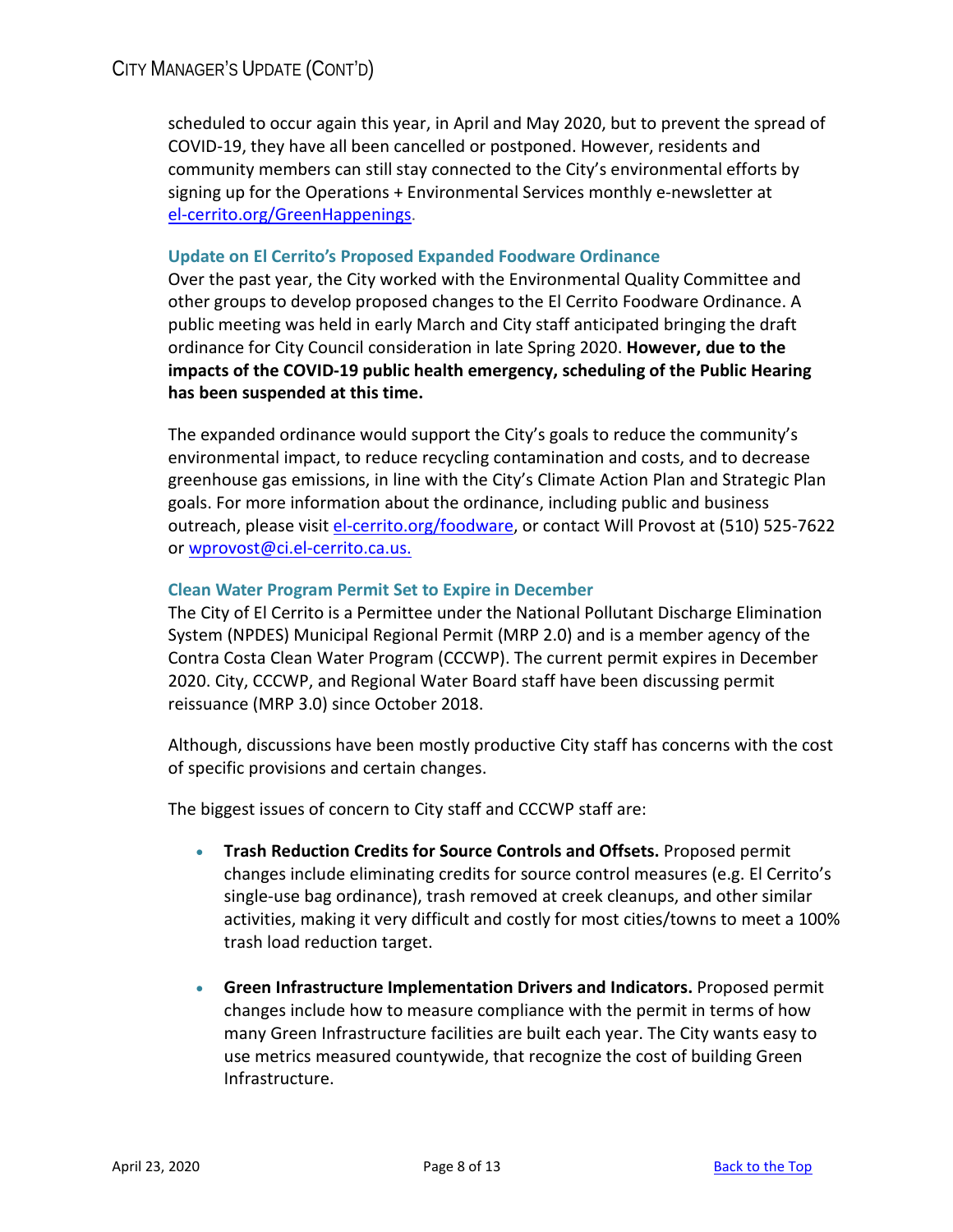# CITY MANAGER'S UPDATE (CONT'D)

- **PCB[\\*](#page-8-0) Load Reduction.** Proposed permit changes included how the Regional Board will measure PCB compliance. The Regional Board has a preference for numeric standards (hard quantities of removed PCBs), while we want to equate compliance with performance of PCB removal activities.
- **High-Density and Transit Oriented Development.** MRP 2.0 provides specific circumstances ("Special Projects") where, if it is infeasible to treat all runoff with bio-retention or other Low Impact Development (LID) methods, development projects can use underground media filters instead. The Regional Water Board is proposing to eliminate this approach. If the allowance for "Special Projects" to use underground media filters is eliminated or further restricted, some otherwise viable multifamily housing and mixed-use projects may very likely not get built.
- **Regulated Project Exemption for Road Reconstruction.** City staff is concerned about the proposal to remove the Regulated Project exemption for road reconstruction. The City has made significant investments in improving our roadways, specifically pavement conditions, resulting in large part from approval of a City ½ cent sales tax in 2008 that provided dedicated funding for streets, and pedestrian and bicycle facilities largely made possible by competitive grant funds, the Contra Costa County sales tax for transportation and SB 1 funds. Requiring Green Infrastructure to be incorporated into some or all of these projects will greatly reduce the maintenance and improvement of transportation facilities for which these transportation funding sources were intended, or make transportation projects infeasible.
- **Trash Controls on Private Land Areas**. There is also a lack of agreement in terms of how MRP 3.0 will view municipal efforts to control trash on private lands. Under MRP 2.0, the City of El Cerrito has mapped Private Land Drainage Areas and has sent notices to at least two locations requesting they more regularly clean storm drain inlets and full trash capture devices. However, City staff is concerned with increasing requirements in this area. The City's General Fund already heavily subsidizes NPDES compliance activities. Therefore, any additional requirements to inspect properties and coordinate compliance, in any permit section, will require more resources. Absent additional funding, the City would have to reduce other services it provides or reduce activities that no longer receive credit under the MRP but that continue to provide valuable community and environmental benefits.

As noted in the April 7, 2020 City Council meeting, the City of El Cerrito already spends

<span id="page-8-0"></span><sup>\*</sup> Polychlorinated biphenyls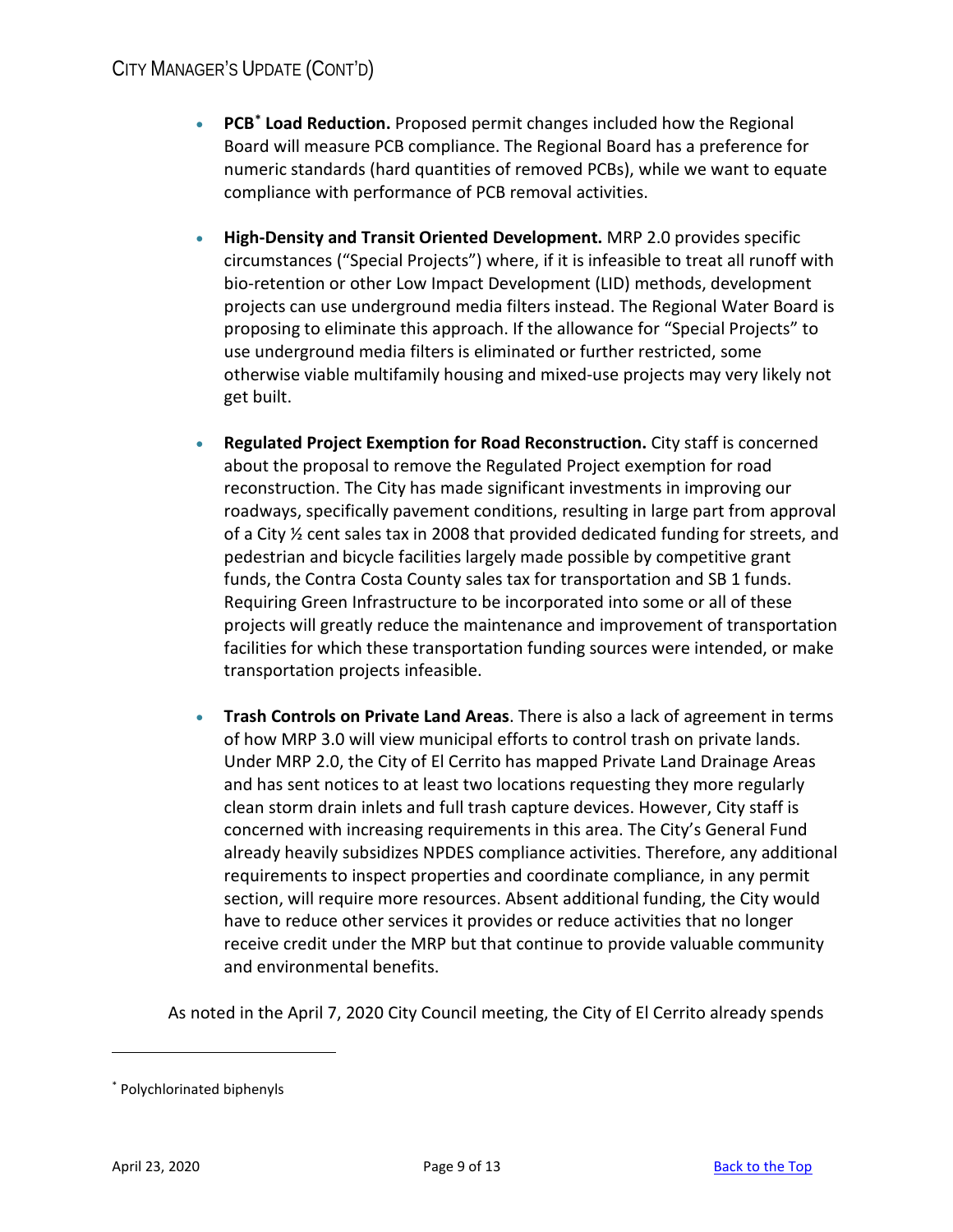nearly twice as much on NPDES compliance activities as is generated by the local Stormwater Utility Assessment and as a result subsidizes these activities with General Fund and Storm Drain Fund revenues. In the face of dramatic losses in revenues resulting from the COVID-19 global health crisis and other rising City costs, City staff is highly concerned with the cost implications of changes to the MRP. For more information, please contact City staff at [wprovost@ci.el-cerrito.ca.us.](mailto:wprovost@ci.el-cerrito.ca.us)

# **California Public Utilities Commission "Rule 20 Program" Proposed Changes**

On April 20, City staff submitted comments as part of the California Public Utilities Commission (Commission) proceeding on their staff's proposed changes to the Rule 20 Program. Under this program, PG&E annually allocates Work Credits jurisdictions to convert overhead electric and telecommunication facilities to underground facilities.

City comments mirror those developed by the League of California Cities, which supported cities also submitting comments. In addition, the City comments incorporate those in the Mayor's October 2019 letter indicating support for the League's Resolution that called on the Commission to amend Rule 20A to add projects in Very High Fire Hazard Severity Zones (VHFHSZ). City staff comments on the Commission staff's proposal are as follows:

- Urge the Commission to not sunset the Rule 20A program. The undergrounding of overhead electric facilities is in the public interest.
- Urge the Commission to restore full funding to the Rule 20A program. The current level of funding, at a minimum, is critically needed to complete important projects on streets and public right-of-way that is extensively used by the general public and carries a heavy volume of pedestrian or vehicular traffic, that adjoins or passes through a civic area or public recreation area, and that is considered an arterial street or major collector.
- Urge the Commission to afford cities as much flexibility as possible in determining where, and for what reasons, undergrounding projects occur. At the very least, the Commission should expand eligibility under Rule 20A to include undergrounding projects intended to mitigate wildfire risks and other public safety concerns. Fire safety is a high priority for the City of El Cerrito, with over 40 percent of the City designated as a Very High Fire Hazard Severity Zone. As a result, an expanded Rule 20A eligibility should also include additional funding to facilitate more undergrounding projects in high-risk zones such as these.
- Urge the Commission to continue to collaborate with the League of California Cities and local governments to amend and improve the Rule 20A program.

City staff will continue to monitor the Commission proceeding on the Rule 20 Program.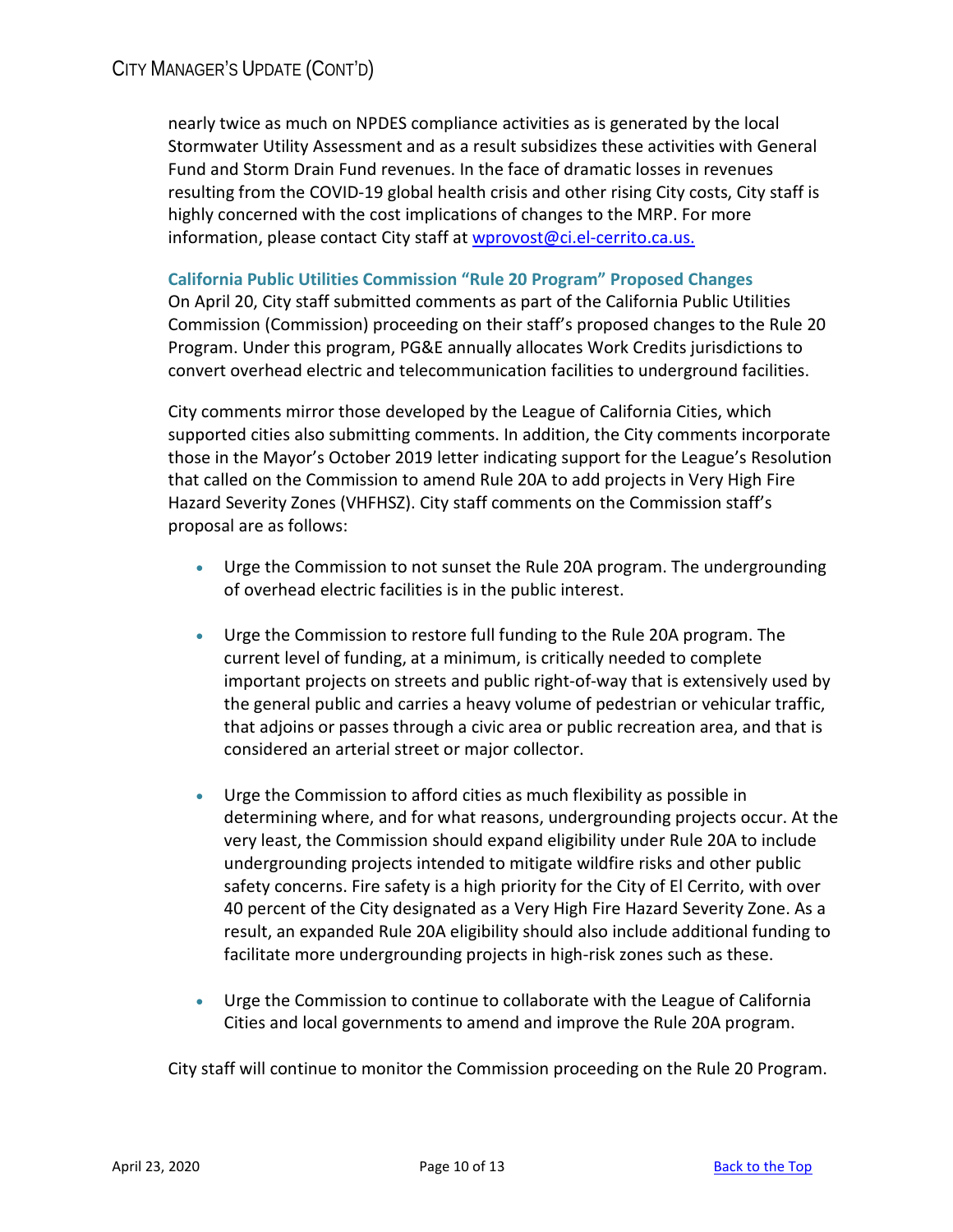# <span id="page-10-0"></span>**RECREATION**

#### **We Miss You!**

Messages from our staff to your family during this difficult time:



# **Earth Day Social Media Celebrations**

The City Council proclaimed Saturday, April 18, 2020, as Earth Day in the City of El Cerrito and encourages all residents and businesses to help make El Cerrito a healthier, more sustainable place for all. The Recreation Department commemorated Earth Day through weeklong social media posts celebrating environmental education and art, steps our community members are taking to make the world greener, and much more!

Recreation's social media pages also include updates on new content added to [el-](http://www.el-cerrito.org/rECsources)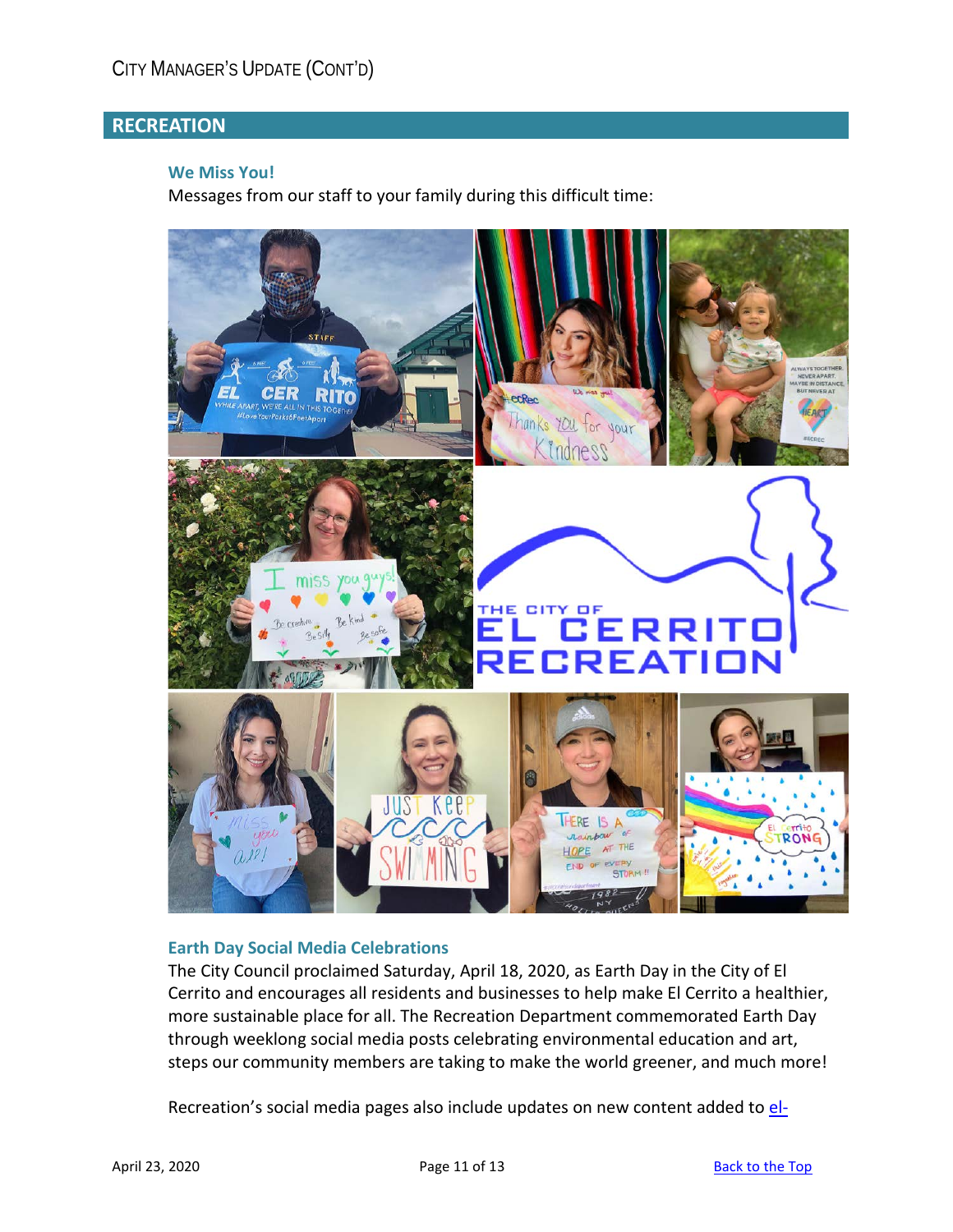# CITY MANAGER'S UPDATE (CONT'D)

[cerrito.org/rECsources,](http://www.el-cerrito.org/rECsources) like newsletters from Recreation Staff and Instructors, and information on services that are still being provided for seniors such as the weekly lunch program. If the community has any ideas on a weekly theme for our social media, content they would like to share, or any other way we can engage with each other while physical distanced, please message [recreation@ci.el-cerrito.ca.us.](mailto:recreation@ci.el-cerrito.ca.us)

#### **C.C. Café Delivered & To-Go Lunch Program**

Do you know an older adult (age 60+) in El Cerrito who would benefit from weekly meal delivery? Please encourage them to call or email us to get them registered for Contra Costa County's meal program today. If they are comfortable sharing their contact information, please send it to us and we will reach out to them. Seven meals are delivered weekly on Wednesdays. Orders must be received by the preceding Monday at noon. For more information or to place an order for meals, call (510) 559-7677 or email [midtown@ci.elcerrito.ca.us](mailto:midtown@ci.elcerrito)



EMAIL: MIDTOWN@CI.EL-CERRITO.CA.US

> VOICEMAIL:  $(510)$  559-7677

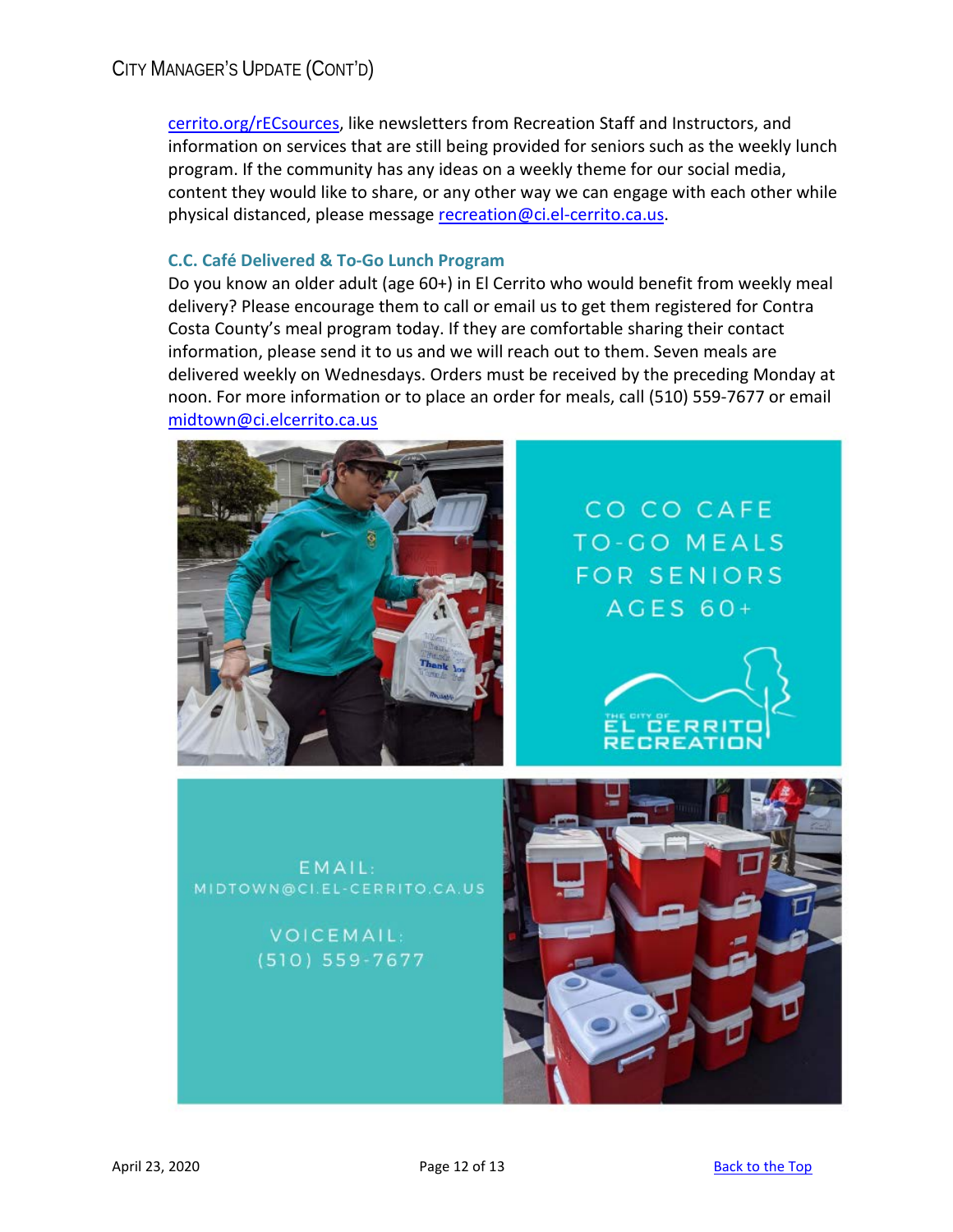#### **Meals on Wheels**

Home-delivered meals for Seniors 60+ may be available through the Meals on Wheels home delivered meals program. Meals on Wheels has changed from daily meal delivery to weekly meal delivery. Meals will be delivered on Mondays between 11 a.m. - 12:30 p.m. Call (510) 412-0166 for more information or to sign up for this program.

#### **Planning for Future Programs**

Many community members have registered for a wide variety of Recreation programs and classes scheduled for late spring and summer that may be postponed, significantly modified from the originally intended programming, or fully cancelled due to the current Shelter-in- Place (SIP) order. While the SIP order is through May 3, we realize it is likely that this timeframe will be extended.

Recreation staff are closely monitoring health directives as well as guidance provided from professional organizations and local, regional and national agencies. Programs that serve the most vulnerable populations (the young and old) will require the most stringent restrictions and modifications, and staff are analyzing program considerations, revenue implications, and expense management in the decision-making process for determining phasing for possible reopening. More extensive guidelines and protocols are anticipated to be available in early May. The goal is to be able to make quick decisions about summer programming at that time based on the research and analysis completed beforehand.

Participants will be informed of plans for modifying or cancelling programs as soon as possible, however decisions will be carefully considered and not rushed. Thank you for your understanding and patience.

#### **Subscribe & Follow**

It is important to stay connected during this difficult time. For up-to-date information in the El Cerrito Recreation Department, please subscribe to our email newsletter rECnews at [el-cerrito.org/recreation](http://www.el-cerrito.org/recreation)

Follow us: Instagram - @ecrecreation | Facebook - @ecrecreation | Twitter - @ElCerritoREC

# <span id="page-12-0"></span>**ATTACHMENTS/FLYERS**

• El Cerrito Restaurant List